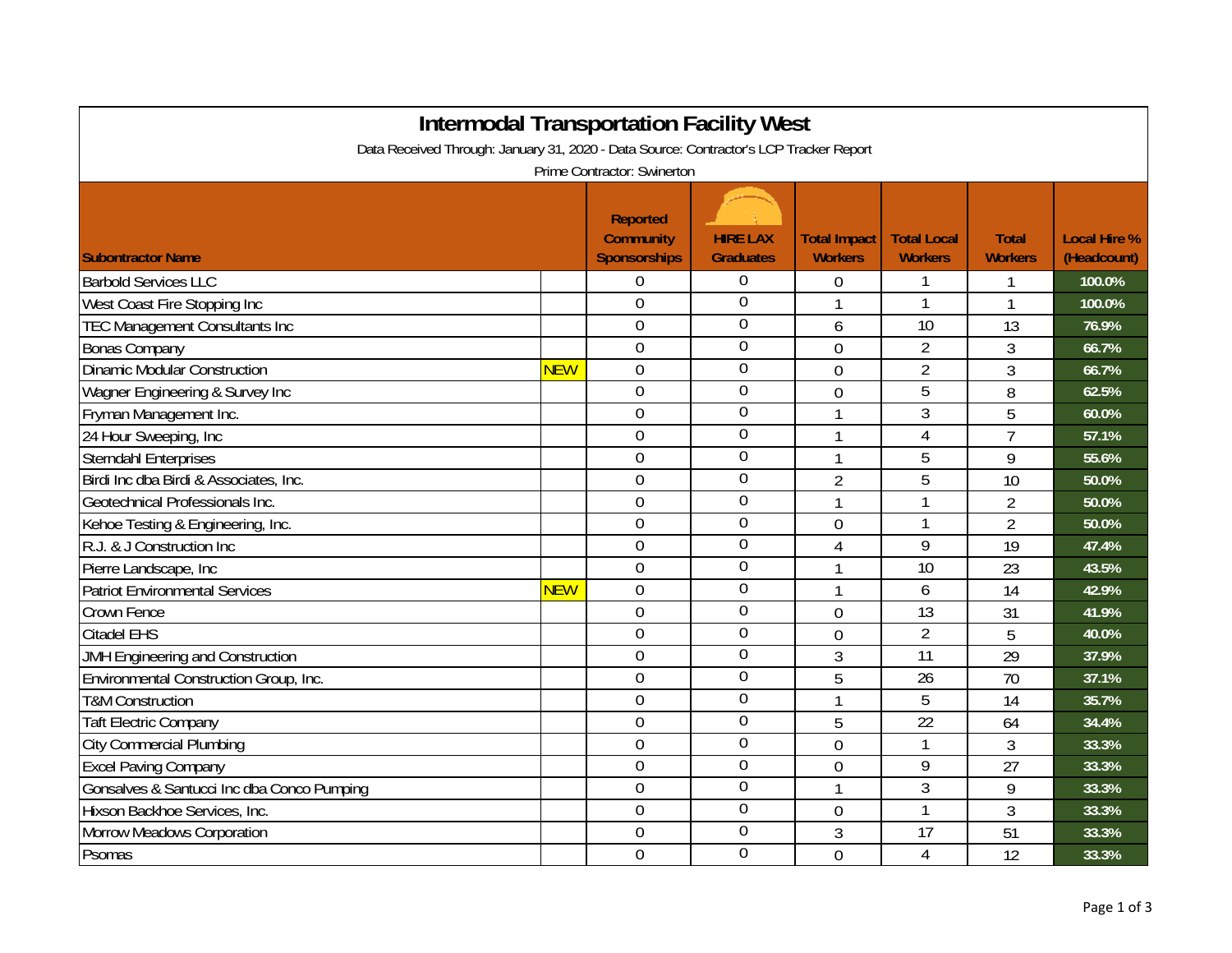| <b>Intermodal Transportation Facility West</b>                                                                        |  |                                                            |                                     |                                       |                                      |                                |                                    |  |
|-----------------------------------------------------------------------------------------------------------------------|--|------------------------------------------------------------|-------------------------------------|---------------------------------------|--------------------------------------|--------------------------------|------------------------------------|--|
| Data Received Through: January 31, 2020 - Data Source: Contractor's LCP Tracker Report<br>Prime Contractor: Swinerton |  |                                                            |                                     |                                       |                                      |                                |                                    |  |
| <b>Subontractor Name</b>                                                                                              |  | <b>Reported</b><br><b>Community</b><br><b>Sponsorships</b> | <b>HIRE LAX</b><br><b>Graduates</b> | <b>Total Impact</b><br><b>Workers</b> | <b>Total Local</b><br><b>Workers</b> | <b>Total</b><br><b>Workers</b> | <b>Local Hire %</b><br>(Headcount) |  |
| Southern California Grading Inc                                                                                       |  | $\boldsymbol{0}$                                           | 0                                   |                                       | 9                                    | 27                             | 33.3%                              |  |
| <b>Swinerton Builders</b>                                                                                             |  | $\overline{2}$                                             | $\overline{2}$                      | 6                                     | 23                                   | 70                             | 32.9%                              |  |
| Moran Consulting Corporation                                                                                          |  | $\mathbf 0$                                                | $\overline{0}$                      | $\overline{0}$                        | $\overline{2}$                       | $\overline{7}$                 | 28.6%                              |  |
| Sign Industries, Inc.                                                                                                 |  | $\mathbf 0$                                                | $\overline{0}$                      | $\overline{0}$                        | $\overline{2}$                       | $\overline{7}$                 | 28.6%                              |  |
| Mike Zarp, Inc.                                                                                                       |  | $\overline{0}$                                             | $\overline{0}$                      | 1                                     | $\overline{3}$                       | 12                             | 25.0%                              |  |
| Pacific Steel Group                                                                                                   |  | $\mathbf 0$                                                | $\mathbf 0$                         | 1                                     | 14                                   | 59                             | 23.7%                              |  |
| The JV Land Clearing                                                                                                  |  | $\mathbf 0$                                                | $\boldsymbol{0}$                    | $\mathbf 0$                           | $\mathfrak{Z}$                       | 13                             | 23.1%                              |  |
| Connor Concrete Cutting and Coring                                                                                    |  | $\overline{0}$                                             | $\overline{0}$                      | 1                                     | $\overline{2}$                       | 9                              | 22.2%                              |  |
| All American Asphalt                                                                                                  |  | $\boldsymbol{0}$                                           | $\boldsymbol{0}$                    | 1                                     | $\overline{4}$                       | 19                             | 21.1%                              |  |
| Murray Company                                                                                                        |  | $\mathbf 0$                                                | $\mathbf 0$                         | 1                                     | 15                                   | 73                             | 20.5%                              |  |
| Traffic Management, Inc.                                                                                              |  | $\overline{0}$                                             | $\boldsymbol{0}$                    | $\overline{0}$                        | $\overline{4}$                       | 21                             | 19.0%                              |  |
| <b>Bali Construction</b>                                                                                              |  | $\overline{0}$                                             | $\boldsymbol{0}$                    | $\overline{0}$                        | 8                                    | 46                             | 17.4%                              |  |
| Marne Construction, Inc.                                                                                              |  | $\overline{0}$                                             | $\boldsymbol{0}$                    | $\overline{0}$                        | 10                                   | 78                             | 12.8%                              |  |
| C Below Inc                                                                                                           |  | $\mathbf 0$                                                | $\boldsymbol{0}$                    | 1                                     | $\mathbf{1}$                         | 27                             | 3.7%                               |  |
| 2R Drilling, Inc.                                                                                                     |  | $\mathbf 0$                                                | $\boldsymbol{0}$                    | $\overline{0}$                        | $\boldsymbol{0}$                     | $\overline{2}$                 | 0.0%                               |  |
| Accurate Line Locating, Inc.                                                                                          |  | $\mathbf 0$                                                | $\overline{0}$                      | $\mathbf 0$                           | $\boldsymbol{0}$                     | $\overline{2}$                 | 0.0%                               |  |
| Cardno, Inc.                                                                                                          |  | $\mathbf 0$                                                | $\overline{0}$                      | $\overline{0}$                        | $\mathbf 0$                          | $\mathbf{1}$                   | 0.0%                               |  |
| <b>Century Sweeping</b>                                                                                               |  | $\mathbf 0$                                                | $\overline{0}$                      | $\mathbf 0$                           | $\mathbf 0$                          | 1                              | 0.0%                               |  |
| Connor Concrete Cutting & Coring                                                                                      |  | $\mathbf 0$                                                | $\mathbf 0$                         | $\mathbf 0$                           | $\boldsymbol{0}$                     | 1                              | 0.0%                               |  |
| <b>Koppl Pipeline Services</b>                                                                                        |  | $\overline{0}$                                             | $\boldsymbol{0}$                    | $\mathbf 0$                           | $\overline{0}$                       | $\overline{2}$                 | 0.0%                               |  |
| Lonestar West Services LLC                                                                                            |  | $\overline{0}$                                             | $\overline{0}$                      | $\overline{0}$                        | $\overline{0}$                       | $\overline{2}$                 | 0.0%                               |  |
| Martin Bros./Marcowall, Inc.                                                                                          |  | $\overline{0}$                                             | $\boldsymbol{0}$                    | $\overline{0}$                        | $\overline{0}$                       | $\mathbf{1}$                   | 0.0%                               |  |
| Matt Chlor Inc                                                                                                        |  | $\mathbf 0$                                                | $\mathbf 0$                         | $\overline{0}$                        | $\mathbf 0$                          | $\mathfrak{Z}$                 | 0.0%                               |  |
| <b>Maxim Crane Works</b>                                                                                              |  | $\mathbf 0$                                                | $\overline{0}$                      | $\overline{0}$                        | $\mathbf 0$                          | 6                              | 0.0%                               |  |
| Miller Equipment Co                                                                                                   |  | $\mathbf 0$                                                | $\overline{0}$                      | $\overline{0}$                        | $\boldsymbol{0}$                     | $\mathbf 1$                    | 0.0%                               |  |
| Moran Manhole Builders Inc.                                                                                           |  | $\mathbf 0$                                                | $\overline{0}$                      | $\overline{0}$                        | $\boldsymbol{0}$                     | $\mathbf{1}$                   | 0.0%                               |  |
| N.M.N. Construction, Inc.                                                                                             |  | $\mathbf 0$                                                | $\boldsymbol{0}$                    | $\overline{0}$                        | $\boldsymbol{0}$                     | 3                              | 0.0%                               |  |
| Nor Cal Pipeline                                                                                                      |  | $\mathbf 0$                                                | $\overline{0}$                      | $\overline{0}$                        | $\overline{0}$                       | $\mathbf{1}$                   | 0.0%                               |  |